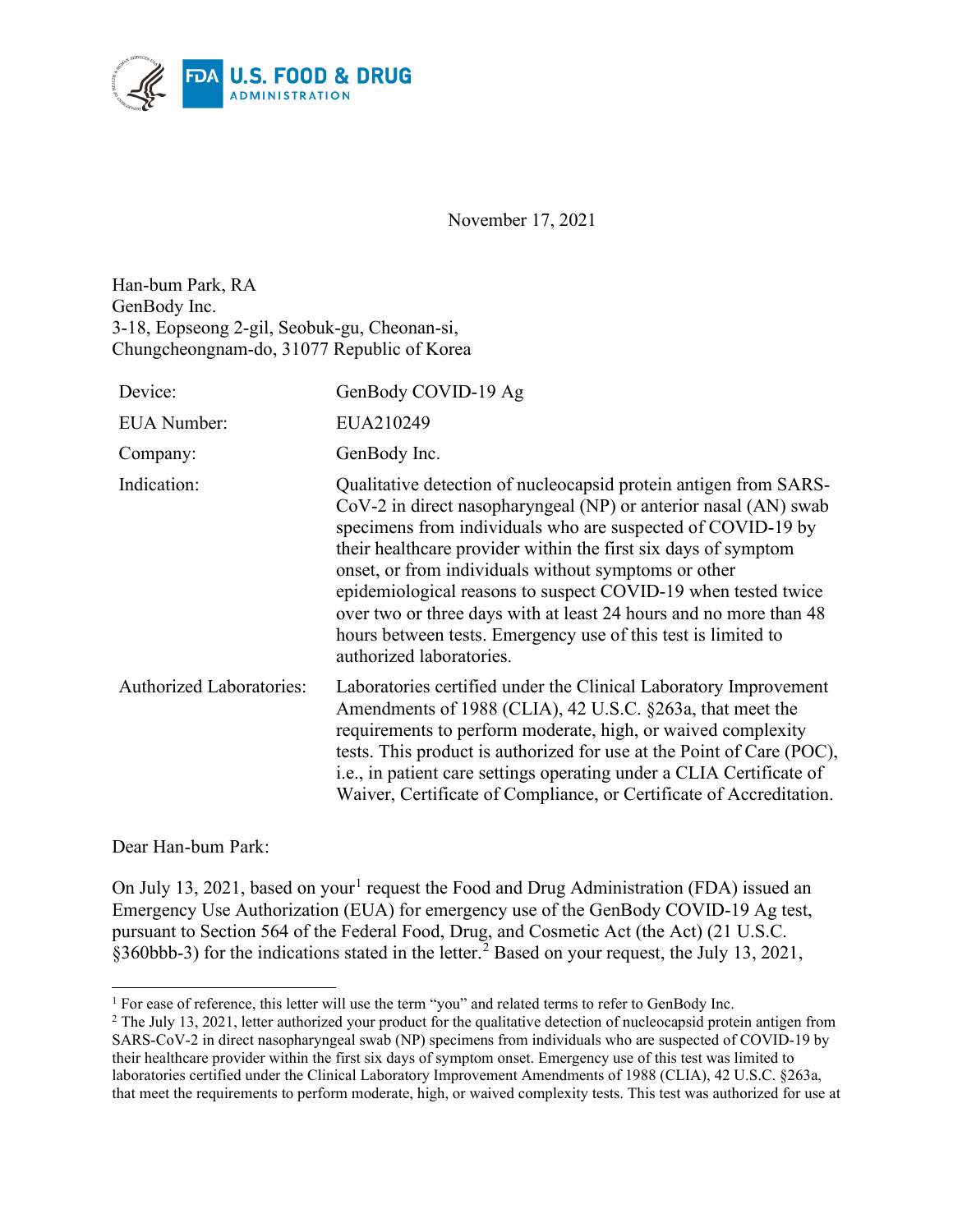Page 2 – Han-bum Park, GenBody Inc.

letter was revised and reissued by FDA on September 24, 2021.<sup>[3](#page-1-0)</sup>

On November 4, 2021, you requested to revise your EUA. Based on that request, and having concluded that revising the September 24, 2021, EUA is appropriate to protect the public health or safety under section  $564(g)(2)(C)$  of the Act (21 U.S.C. § 360bbb-3(g)(2)(C)), FDA is reissuing the September 2[4](#page-1-1), 2021, letter in its entirety with the revisions incorporated.<sup>4</sup> Accordingly, your product<sup>[5](#page-1-2)</sup> is hereby authorized pursuant to section 564 of the Act when used pursuant to the Scope of Authorization (Section II) and Conditions of Authorization (Section IV) of this reissued letter.

On February 4, 2020, pursuant to Section  $564(b)(1)(C)$  of the Act, the Secretary of the Department of Health and Human Services (HHS) determined that there is a public health emergency that has a significant potential to affect national security or the health and security of United States citizens living abroad, and that involves the virus that causes COVID-19. Pursuant to Section 564 of the Act, and on the basis of such determination, the Secretary of HHS then declared that circumstances exist justifying the authorization of emergency use of in vitro diagnostics for detection and/or diagnosis of the virus that causes COVID-19 subject to the terms of any authorization issued under Section 5[6](#page-1-3)4(a) of the Act.<sup>6</sup>

FDA considered the totality of scientific information available in authorizing the emergency use of your product for the indication above. A summary of the performance information FDA relied upon is included in the "GenBody COVID-19 Ag Instructions for Use (IFU)" (identified below).

Having concluded that the criteria for issuance of this authorization under Section 564(c) of the Act are met, I am authorizing the emergency use of your product, described in the Scope of Authorization of this letter (Section II), subject to the terms of this authorization.

#### **I. Criteria for Issuance of Authorization**

the Point of Care (POC), i.e., in patient care settings operating under a CLIA Certificate of Waiver, Certificate of Compliance, or Certificate of Accreditation.

<span id="page-1-0"></span><sup>3</sup> On September 24, 2021, the revisions to the July 13, 2021, letter and authorized labeling included: (1) updates to the intended use to add anterior nasal (AN) swab specimens as an authorized specimen type; (2) updates to the performance data to include results of clinical testing AN swab specimens; (3) removal of Condition of Authorization Q. in the July 13, 2021, that was fulfilled as part of the revision request; and (4) updates to the Fact Sheet for Healthcare Providers to reflect the updated intended use and updating the date on the Fact Sheet for Patients to match the date of re-issuance of the letter.

<span id="page-1-1"></span><sup>4</sup> The revisions to the September 24, 2021, letter and authorized labeling include: (1) updates to the intended use to include use of your product with testing of direct nasopharyngeal (NP) or anterior nasal (AN) swab specimens "*from individuals without symptoms or other epidemiological reasons to suspect COVID-19 when tested twice over two or three days with at least 24 hours and no more than 48 hours between tests*," (2) updates to reflect the updated intended use, including addition of Condition of Authorization S. and T., and (3) updates for consistency with language used in more recent authorizations.

<span id="page-1-2"></span><sup>5</sup> For ease of reference, this EUA will use the term "your product" to refer to the GenBody COVID-19 Ag used for the indication identified above.

<span id="page-1-3"></span><sup>6</sup> U.S. Department of Health and Human Services, *Determination of a Public Health Emergency and Declaration that Circumstances Exist Justifying Authorizations Pursuant to Section 564(b) of the Federal Food, Drug, and Cosmetic Act, 21 U.S.C.* § *360bbb-3*. 85 FR 7316 (February 7, 2020).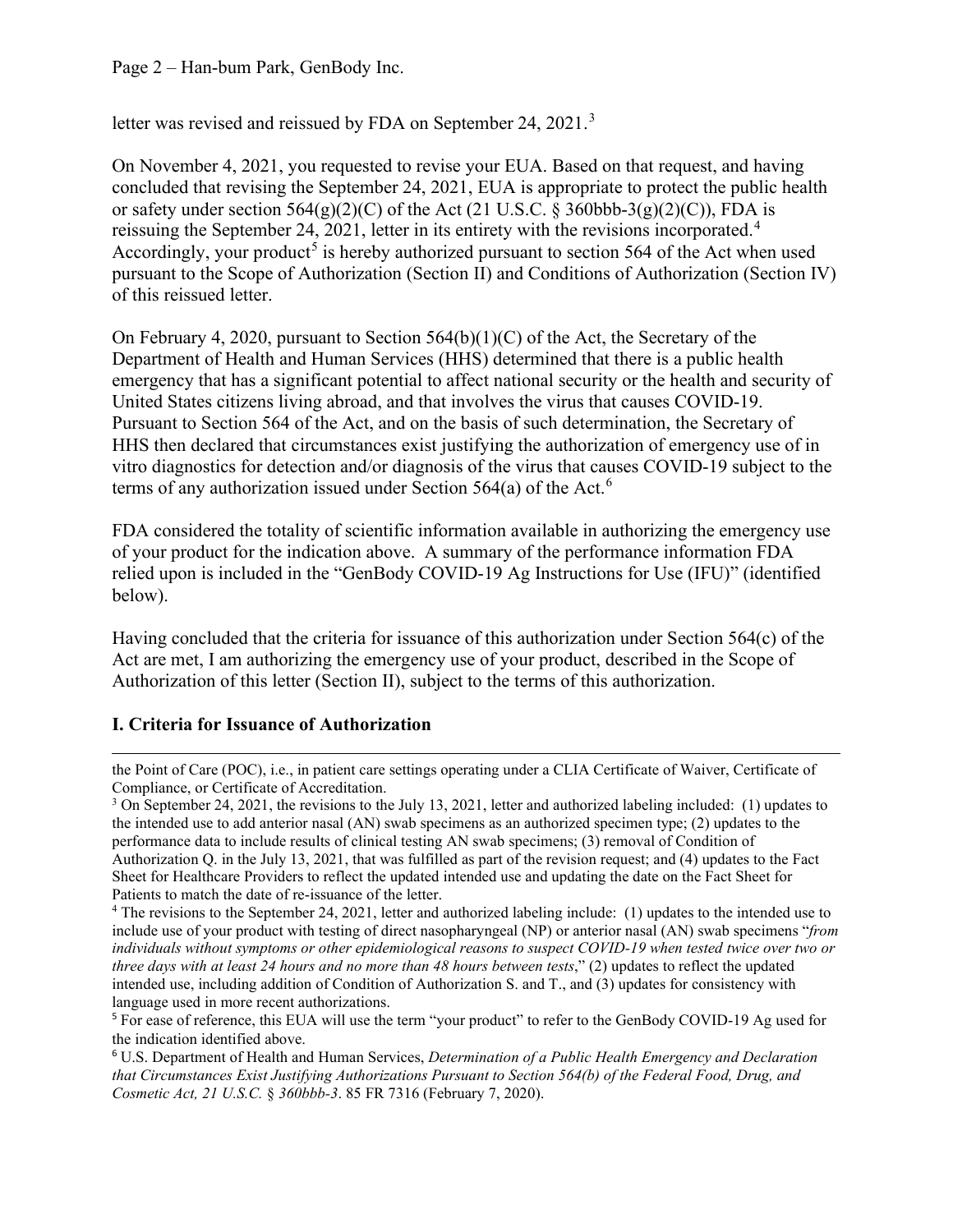I have concluded that the emergency use of your product meets the criteria for issuance of an authorization under Section 564(c) of the Act, because I have concluded that:

- 1. The SARS-CoV-2 can cause a serious or life-threatening disease or condition, including severe respiratory illness, to humans infected by this virus;
- 2. Based on the totality of scientific evidence available to FDA, it is reasonable to believe that your product may be effective in diagnosing COVID-19, and that the known and potential benefits of your product when used for diagnosing COVID-19, outweigh the known and potential risks of your product; and
- 3. There is no adequate, approved, and available alternative to the emergency use of your product. [7](#page-2-0)

## **II. Scope of Authorization**

I have concluded, pursuant to Section  $564(d)(1)$  of the Act, that the scope of this authorization is limited to the indication above.

## **Authorized Product Details**

Your product is an immunochromatographic rapid diagnostic test intended for the qualitative detection of nucleocapsid protein antigen from SARS-CoV-2 in direct nasopharyngeal (NP) or anterior nasal (AN) swab specimens from individuals who are suspected of COVID-19 by their healthcare provider within the first six days of symptom onset, or from individuals without symptoms or other epidemiological reasons to suspect COVID-19 when tested twice over two or three days with at least 24 hours and no more than 48 hours between tests.

The SARS-CoV-2 nucleocapsid protein antigen is generally detectable in NP or AN swab specimens during the acute phase of infection. Positive results indicate the presence of the viral antigen, but clinical correlation with patient history and other diagnostic information is necessary to determine infection status. Positive results do not rule out bacterial infection or co-infection with other viruses.

Negative results should be treated as presumptive and confirmation with a molecular assay, if necessary, for patient management. Negative results do not rule out SARS-CoV-2 infection and should not be used as the sole basis for treatment or patient management decisions, including infection control decisions. Negative results should be considered in the context of a patient's recent exposures, history, and the presence of clinical signs and symptoms consistent with COVID-19.

For serial testing programs, additional confirmatory testing with a molecular test for negative results may be necessary if there is a high likelihood of SARS-CoV-2 infection, such as in an

<span id="page-2-0"></span><sup>7</sup> No other criteria of issuance have been prescribed by regulation under Section 564(c)(4) of the Act.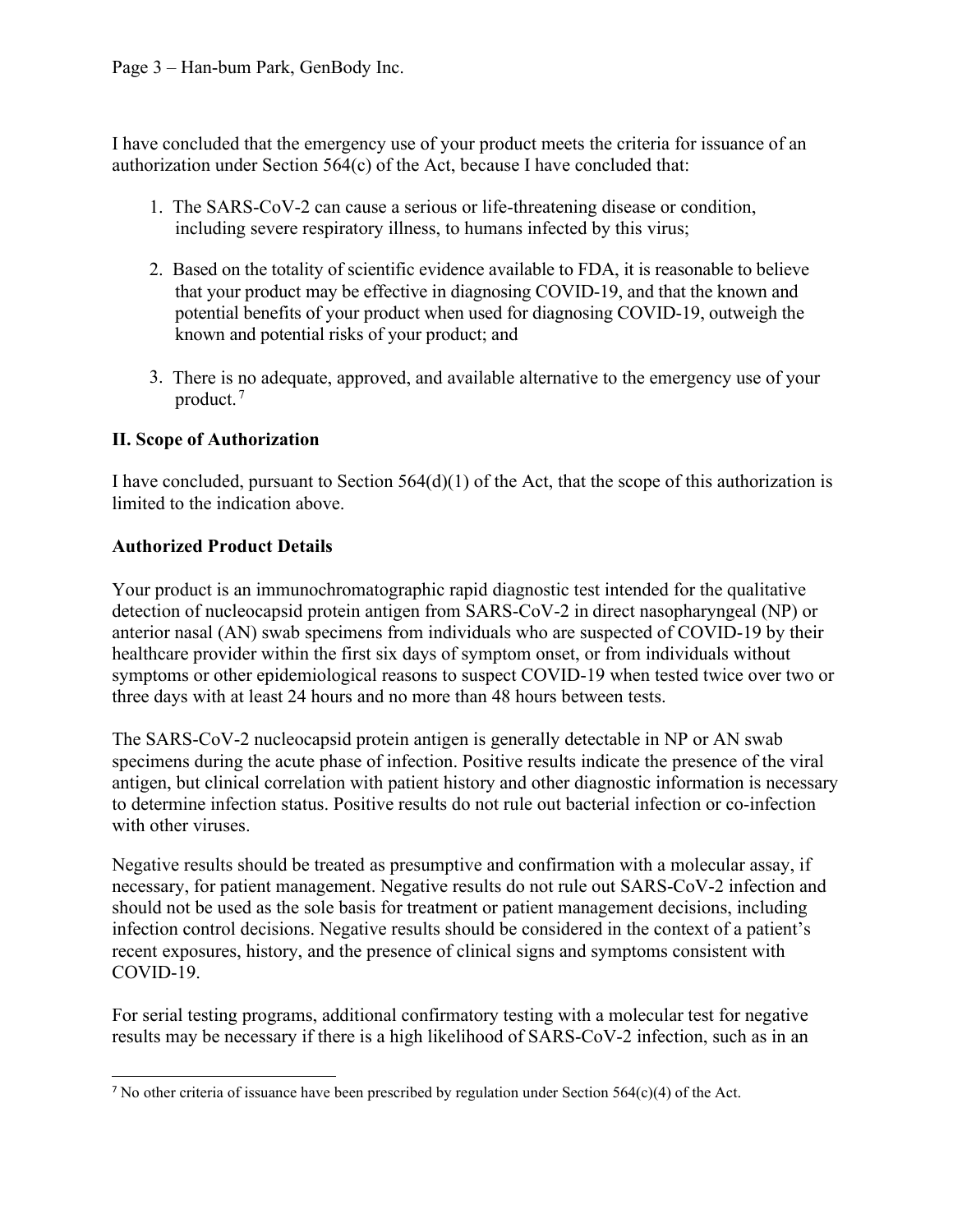Page 4 – Han-bum Park, GenBody Inc.

individual with a close contact with COVID-19 or with suspected exposure to COVID-19 or in communities with high prevalence of infection. Additional confirmatory testing with a molecular test for positive results may also be necessary, if there is a low likelihood of SARS-CoV-2 infection, such as in individuals without known exposures to SARS-CoV-2 or residing in communities with low prevalence of infection

Testing of NP and AN swab specimens using your product, as outlined in the "GenBody COVID-19 Ag Instructions for Use (IFU)" is limited to laboratories certified under CLIA that meet the requirements to perform moderate, high, or waived complexity tests. This product is authorized for use at the Point of Care (POC), i.e., in patient care settings operating under a CLIA Certificate of Waiver, Certificate of Compliance, or Certificate of Accreditation.

To use your product, the direct NP or AN swab specimen is first placed into the extraction buffer and mixed to elute the specimen from the swab before removing the swab and capping the tube with the Dropper Tip before four drops of the extracted solution is applied to the Test Device. When the NP specimen contains SARS-CoV-2 antigens, anti-SARS-CoV-2 monoclonal antibodies that are coupled with colloidal gold bind to the SARS-CoV-2 antigens to form an antigen-antibody complex. This complex is then captured by anti-SARS-CoV-2 monoclonal antibodies immobilized on the Test line, and a visible line appears on the membrane, while unbound dye complexes continue to migrate beyond the test line area "T." Unbound protein-dye complexes are later captured at the Control line. Formation of the Control line "C" serves as the internal control. The test result is read between 15-20 mins after application of the specimen to the Test Device.

The GenBody COVID-19 Ag test includes the following materials or other authorized materials: GenBody COVID-19 Ag Test Device, Extraction Solution, Extraction Tube, Dropper Tips, Sterilized Nasopharyngeal Swabs, External Positive Control Swab, and External Negative Control Swab.

Your product requires various types of quality control, including the procedural internal control that is built in the "control line" of the test device and the external positive and negative controls, or other authorized control materials (as may be requested under Condition N. below), that are processed in the same way as the patient samples. All controls listed below must generate expected results in order for a test to be considered valid, as outlined in the Instructions for Use:

- External Positive Control Swab individually pouched swab coated with non-infectious recombinant SARS-CoV-2 protein antigen
- External Negative Control Swab individually pouched swab coated with buffer

Your product also requires the use of additional authorized materials and authorized ancillary reagents that are not included with your product and are described in the Instructions for Use.

The labeling entitled "GenBody COVID-19 Ag Instructions for Use (IFU)," "GenBody COVID-19 Ag Quick Reference Instructions" (available at [https://www.fda.gov/medical](https://www.fda.gov/medical-devices/coronavirus-disease-2019-covid-19-emergency-use-authorizations-medical-devices/vitro-diagnostics-euas)[devices/coronavirus-disease-2019-covid-19-emergency-use-authorizations-medical-devices/in](https://www.fda.gov/medical-devices/coronavirus-disease-2019-covid-19-emergency-use-authorizations-medical-devices/vitro-diagnostics-euas)[vitro-diagnostics-euas\)](https://www.fda.gov/medical-devices/coronavirus-disease-2019-covid-19-emergency-use-authorizations-medical-devices/vitro-diagnostics-euas), and the following fact sheets pertaining to the emergency use, is required to be made available as set forth in the Conditions of Authorization (Section IV), and are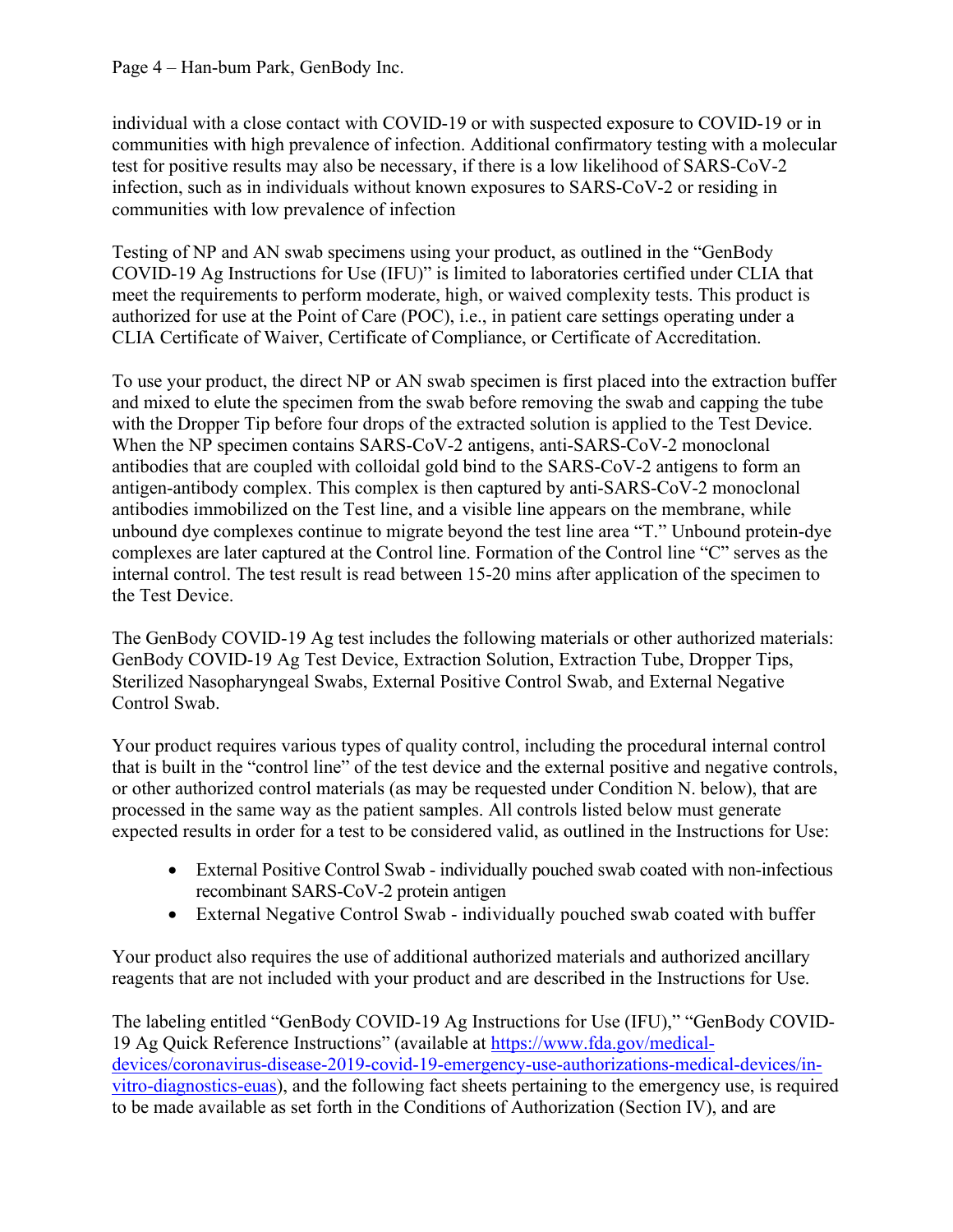## Page 5 – Han-bum Park, GenBody Inc.

collectively referred to as "authorized labeling":

- Fact Sheet for Healthcare Providers: GenBody Inc. GenBody COVID-19 Ag
- Fact Sheet for Patients: GenBody Inc. GenBody COVID-19 Ag

The above described product, when accompanied by the authorized labeling provided as set forth in the Conditions of Authorization (Section IV), is authorized to be distributed to and used by authorized laboratories under this EUA, despite the fact that it does not meet certain requirements otherwise required by applicable federal law.

I have concluded, pursuant to Section 564(d)(2) of the Act, that it is reasonable to believe that the known and potential benefits of your product, when used consistent with the Scope of Authorization of this letter (Section II), outweigh the known and potential risks of your product.

I have concluded, pursuant to Section  $564(d)(3)$  of the Act, based on the totality of scientific evidence available to FDA, that it is reasonable to believe that your product may be effective in diagnosing COVID-19, when used consistent with the Scope of Authorization of this letter (Section II), pursuant to Section  $564(c)(2)(A)$  of the Act.

FDA has reviewed the scientific information available to FDA, including the information supporting the conclusions described in Section I above, and concludes that your product (as described in the Scope of Authorization of this letter (Section II)) meets the criteria set forth in Section 564(c) of the Act concerning safety and potential effectiveness.

The emergency use of your product under this EUA must be consistent with, and may not exceed, the terms of this letter, including the Scope of Authorization (Section II) and the Conditions of Authorization (Section IV). Subject to the terms of this EUA and under the circumstances set forth in the Secretary of HHS's determination under Section 564(b)(1)(C) of the Act described above and the Secretary of HHS's corresponding declaration under Section 564(b)(1) of the Act, your product is authorized for the indication above.

# **III. Waiver of Certain Requirements**

I am waiving the following requirements for your product during the duration of this EUA:

• Current good manufacturing practice requirements, including the quality system requirements under 21 CFR Part 820 with respect to the design, manufacture, packaging, labeling, storage, and distribution of your product, but excluding Subpart H (Acceptance Activities, 21 CFR 820.80 and 21 CFR 820.86), Subpart I (Nonconforming Product, 21 CFR 820.90), and Subpart O (Statistical Techniques, 21 CFR 820.250).

# **IV. Conditions of Authorization**

Pursuant to Section  $564(e)$  of the Act, I am establishing the following conditions on this authorization: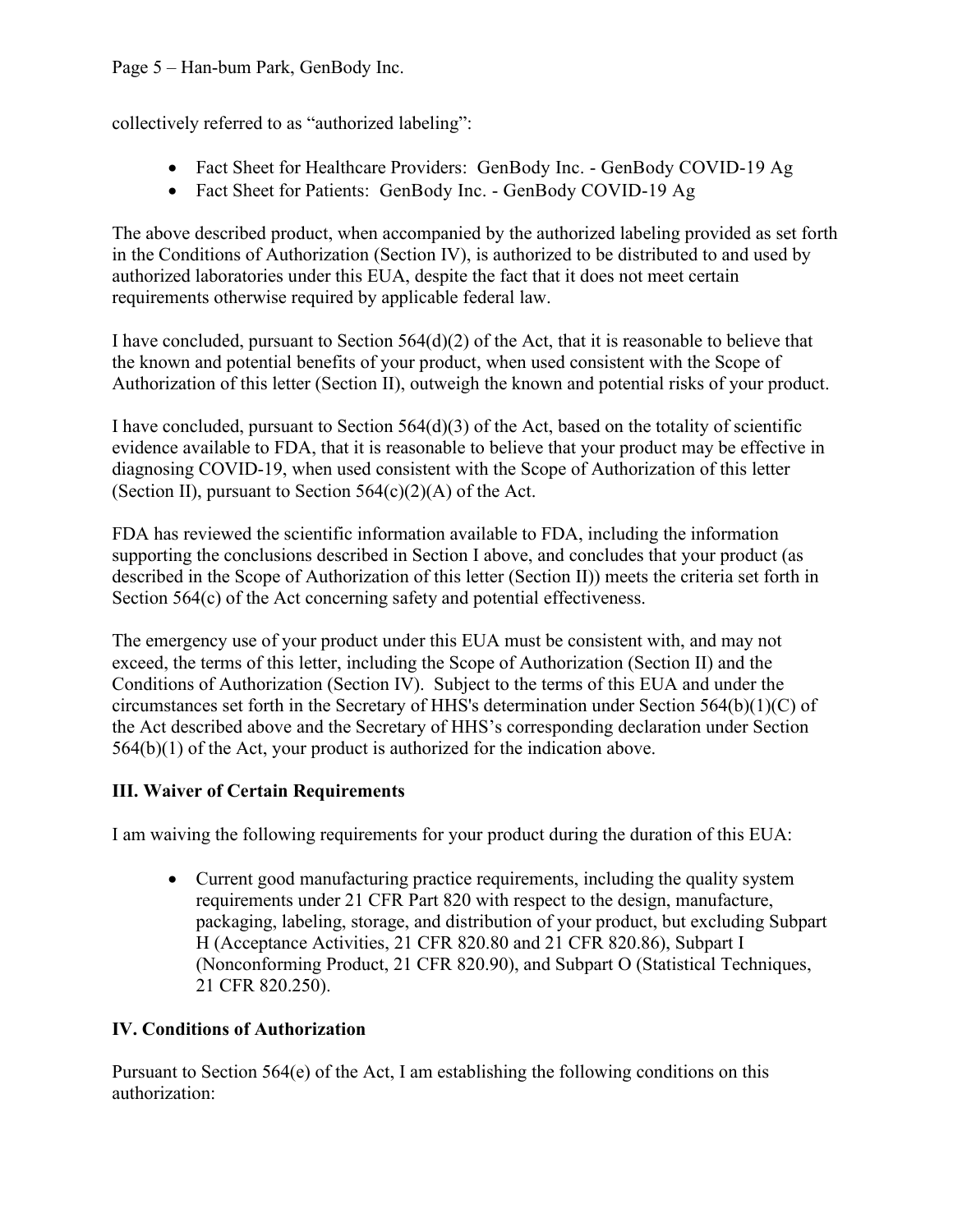## **GenBody Inc. (You) and Authorized Distributor(s)[8](#page-5-0)**

- A. Your product must comply with the following labeling requirements under FDA regulations: the intended use statement  $(21 \text{ CFR } 809.10(a)(2), (b)(2))$ ; adequate directions for use (21 CFR 809.10(b)(5), (7), and (8)); appropriate limitations on the use of the device including information required under 21 CFR 809.10(a)(4); and any available information regarding performance of the device, including requirements under 21 CFR 809.10(b)(12).
- B. You and authorized distributor(s) must make your product available with the authorized labeling to authorized laboratories.
- C. You and authorized distributor(s) must make available on your website(s) the authorized labeling.
- D. You and authorized distributor(s) will include a physical copy of the "GenBody COVID-19 Ag Instructions for Use (IFU)," and the "GenBody COVID-19 Ag Quick Reference Instructions" with each shipped kit of your product to authorized laboratories.
- E. You and authorized distributor(s) must inform authorized laboratories and relevant public health authorities of this EUA, including the terms and conditions herein, and any updates made to your product and authorized labeling.
- F. Through a process of inventory control, you and authorized distributor(s) must maintain records of the authorized laboratories to which they distribute your product and number distributed.
- G. You and authorized distributor(s) must collect information on the performance of your product. You will report to the Division of Microbiology (DMD)/Office of Health Technology 7 (OHT7)-Office of In Vitro Diagnostics and Radiological Health (OIR)/Office of Product Evaluation and Quality (OPEQ)/Center for Devices and Radiological Health (CDRH) (via email: [CDRH-EUA-Reporting@fda.hhs.gov\)](mailto:CDRH-EUA-Reporting@fda.hhs.gov) any suspected occurrence of false positive or false negative results and significant deviations from the established performance characteristics of the product of which you become aware.
- H. You and authorized distributor(s) are authorized to make available additional information relating to the emergency use of your product that is consistent with, and does not exceed, the terms of this letter of authorization.

### **GenBody Inc. (You)**

<span id="page-5-0"></span><sup>&</sup>lt;sup>8</sup> "Authorized Distributor(s)" are identified by you, GenBody Inc., in your EUA submission as an entity allowed to distribute your product.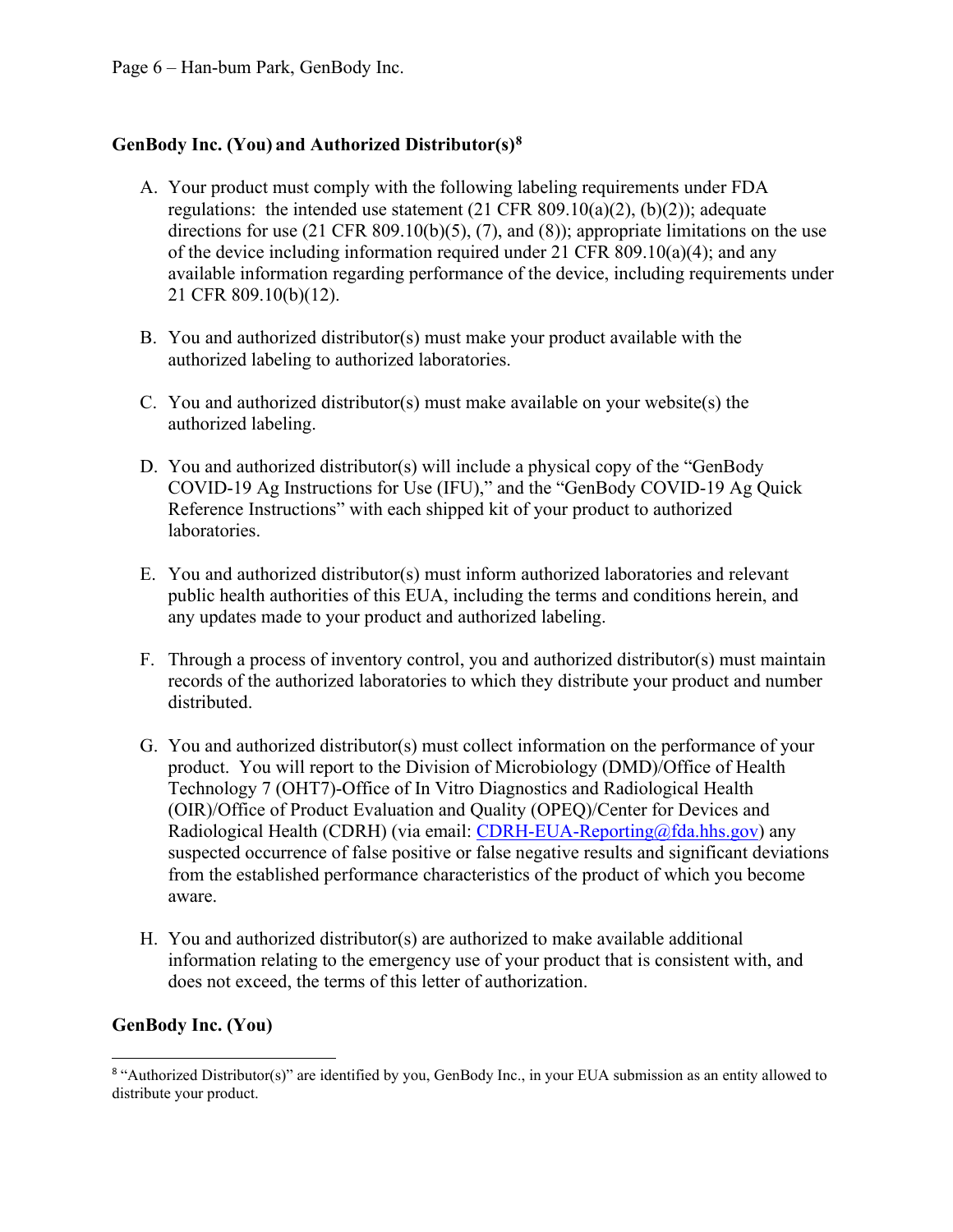- I. You must notify FDA of any authorized distributor(s) of your product, including the name, address, and phone number of any authorized distributor(s).
- J. You must provide authorized distributor(s) with a copy of this EUA and communicate to authorized distributor(s) any subsequent revisions that might be made to this EUA and its authorized accompanying materials (e.g., Fact Sheets).
- K. You must comply with the following requirements pursuant to FDA regulations: 21 CFR 820 Subpart H (Acceptance Activities, 21 CFR 820.80 and 21 CFR 820.86), Subpart I (Nonconforming Product, 21 CFR 820.90), and Subpart O (Statistical Techniques, 21 CFR 820.250).
- L. You must have lot release procedures and the lot release procedures, including the study design and statistical power, must ensure that the tests released for distribution have the clinical and analytical performance claimed in the authorized labeling.
- M. If requested by FDA, you must submit lot release procedures to FDA, including sampling protocols, testing protocols, and acceptance criteria, that you use to release lots of your product for distribution in the U.S. If such lot release procedures are requested by FDA, you must provide it within 48 hours of the request.
- N. You may request changes to this EUA for your product, including to the Scope of Authorization (Section II in this letter) or to the authorized labeling, including requests to make available additional authorized labeling specific to an authorized distributor. Such additional labeling may use another name for the product but otherwise must be consistent with the authorized labeling and shall not exceed the terms of authorization of this letter. Any request for changes to this EUA should be submitted to DMD/OHT7- OIR/OPEQ/CDRH and require appropriate authorization from FDA prior to implementation.
- O. You must evaluate the analytical limit of detection and assess traceability<sup>[9](#page-6-0)</sup> of your product with any FDA-recommended reference material(s). After submission to and review and concurrence with the data by FDA, you must update labeling to reflect the additional testing. Such labeling updates must be made in consultation with, and require concurrence of, DMD/OHT7-OIR/OPEQ/CDRH.
- P. You must have a process in place to track adverse events, including any occurrence of false results and report to FDA pursuant to 21 CFR Part 803.
- Q. You must evaluate the impact of SARS-CoV-2 viral mutations on your product's performance. Such evaluations must occur on an ongoing basis and must include any additional data analysis that is requested by FDA in response to any performance concerns you or FDA identify during routine evaluation. Additionally, if requested by

<span id="page-6-0"></span><sup>&</sup>lt;sup>9</sup> Traceability refers to tracing analytical sensitivity/reactivity back to an FDA-recommended reference material.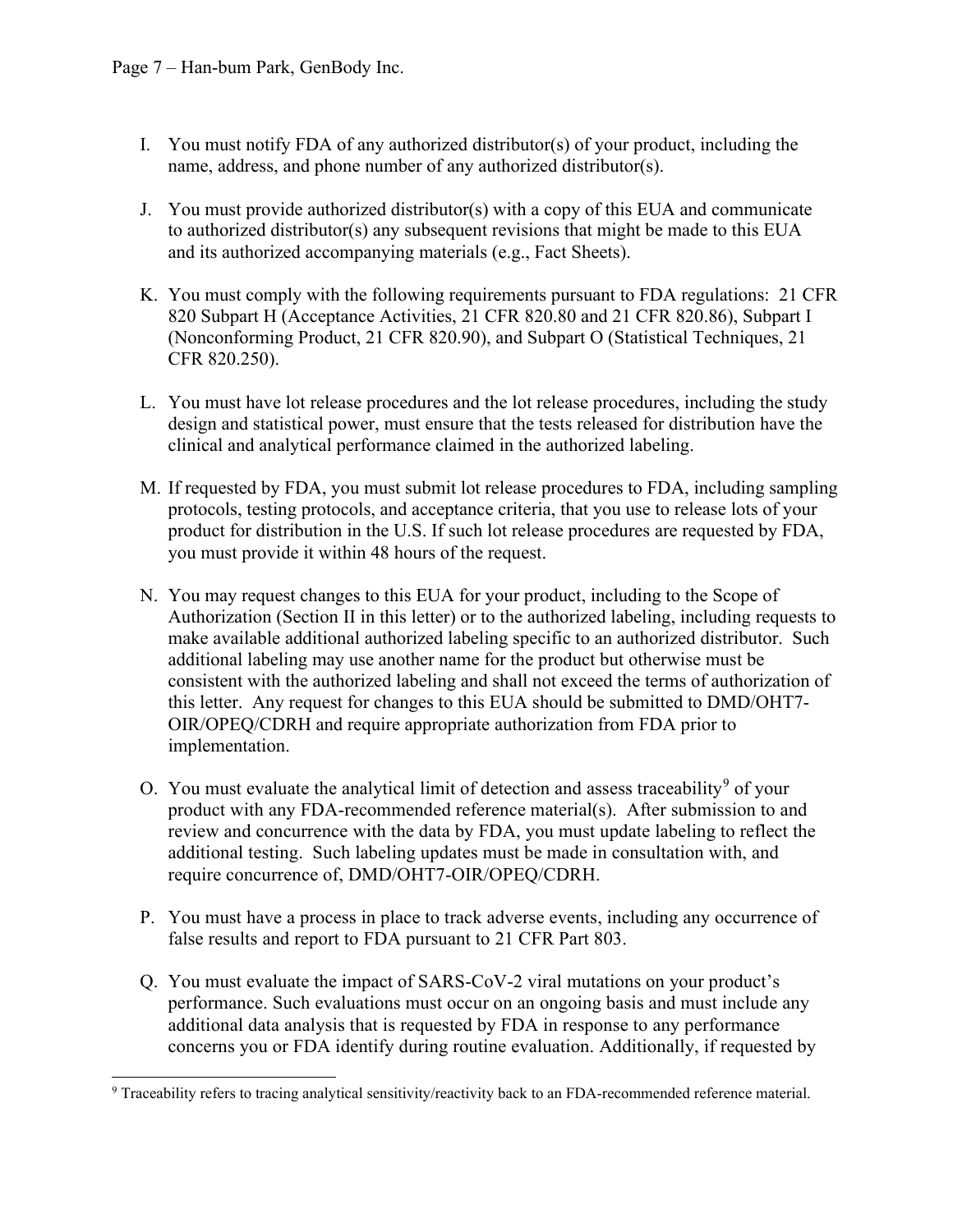FDA, you must submit records of these evaluations for FDA review within 48 hours of the request. If your evaluation identifies viral mutations that affect the stated expected performance of your device, you must notify FDA immediately (via email: CDRH-EUAReporting@fda.hhs.gov).

- R. If requested by FDA, you must update your labeling within 7 calendar days to include any additional labeling risk mitigations identified by FDA, such as those related to the impact of viral mutations on test performance. Such updates will be made in consultation with, and require concurrence of, DMD/OHT7-OIR/OPEQ/CDRH.
- S. You must evaluate the clinical performance of your product to support the serial screening claim in an FDA agreed upon post authorization clinical evaluation study within 6 months of the date of this letter (unless otherwise agreed to with DMD/OHT7- OIR/OPEQ/CDRH). After submission to and concurrence with the data by FDA, you must update the authorized labeling to reflect the additional testing. Such labeling updates will be made in consultation with, and require concurrence of, DMD/OHT7- OIR/OPEQ/CDRH.
- T. You must submit your product for any independent evaluation to confirm the performance characteristics of your test, if requested by FDA, and in the manner requested by FDA. After submission to and concurrence with the data by FDA, you will update your labeling to reflect the additional evaluation. Such labeling updates will be made in consultation with, and require concurrence of, DMD/OHT7-OIR/OPEQ/CDRH.

# **Authorized Laboratories**

- U. Authorized laboratories using your product must include with test result reports, all authorized Fact Sheets. Under exigent circumstances, other appropriate methods for disseminating this labeling may be used, which may include mass media.
- V. Authorized laboratories using your product must use your product as outlined in the authorized labeling. Deviations from the authorized procedures, including authorized instruments, authorized clinical specimen types, authorized control materials, authorized ancillary reagents and authorized materials required to use your product are not permitted.
- W. Authorized laboratories that receive your product must notify the relevant public health authorities of their intent to run your product prior to initiating testing.
- X. Authorized laboratories using your product must have a process in place for reporting test results to healthcare providers and relevant public health authorities, as appropriate.
- Y. Authorized laboratories must collect information on the performance of your product and report to DMD/OHT7-OIR/OPEQ/CDRH (via email: [CDRH-EUA-](mailto:CDRH-EUA-Reporting@fda.hhs.gov)[Reporting@fda.hhs.gov\)](mailto:CDRH-EUA-Reporting@fda.hhs.gov), and you (via email:  $ts@genbodyamerica.com$ ) any suspected occurrence of false positive or false negative results and significant deviations from the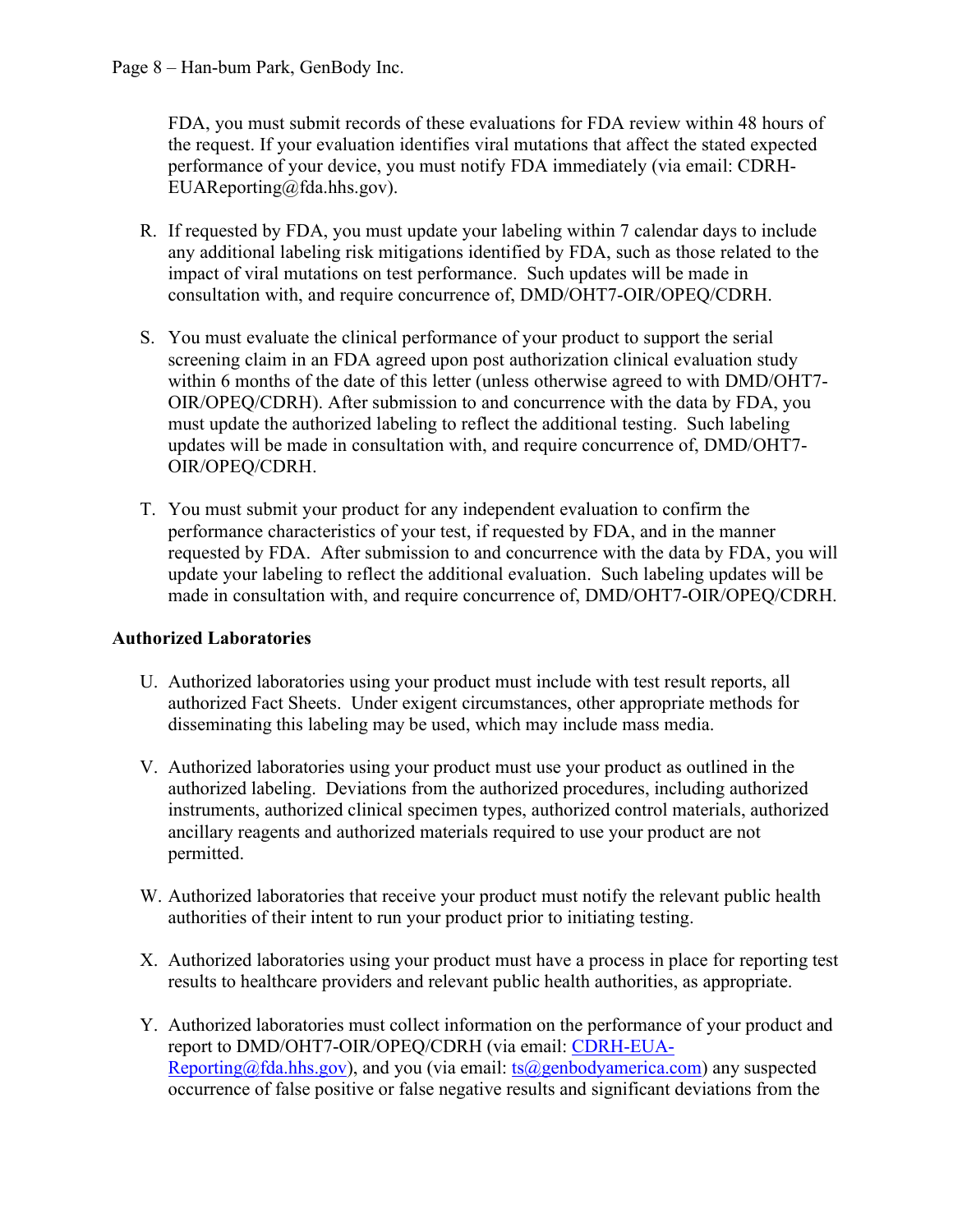established performance characteristics of your product of which they become aware.

Z. All operators using your product must be appropriately trained in performing and interpreting the results of your product, use appropriate personal protective equipment when handling this kit, and use your product in accordance with the authorized labeling.

### **GenBody Inc. (You), Authorized Distributor(s) and Authorized Laboratories**

AA. You, authorized distributor(s), and authorized laboratories using your product must ensure that any records associated with this EUA are maintained until otherwise notified by FDA. Such records will be made available to FDA for inspection upon request.

### **Conditions Related to Printed Materials, Advertising and Promotion**

- BB. All descriptive printed matter, advertising, and promotional materials relating to the use of your product shall be consistent with the authorized labeling, as well as the terms set forth in this EUA and meet the requirements set forth in section  $502(a)$ ,  $(q)(1)$ , and (r) of the Act, as applicable, and FDA implementing regulations.
- CC. No descriptive printed matter, advertising, or promotionalmaterials relating to the use of your product may represent or suggest that this test is safe or effective for the detection of SARS-CoV-2.
- DD. All descriptive printed matter, advertising, and promotional materials relating to the use of your product shall clearly and conspicuously state that:
	- This product has not been FDA cleared or approved, but has been authorized by FDA under an EUA for use by authorized laboratories;
	- This product has been authorized only for the detection of proteins from SARS-CoV-2, not for any other viruses or pathogens; and,
	- The emergency use of this product is only authorized for the duration of the declaration that circumstances exist justifying the authorization of emergency use of in vitro diagnostics for detection and/or diagnosis of COVID-19 under Section 564(b)(1) of the Federal Food, Drug and Cosmetic Act, 21 U.S.C. § 360bbb-3(b)(1), unless the declaration is terminated or authorization is revoked sooner.

The emergency use of your product as described in this letter of authorization must comply with the conditions and all other terms of this authorization.

### **V. Duration of Authorization**